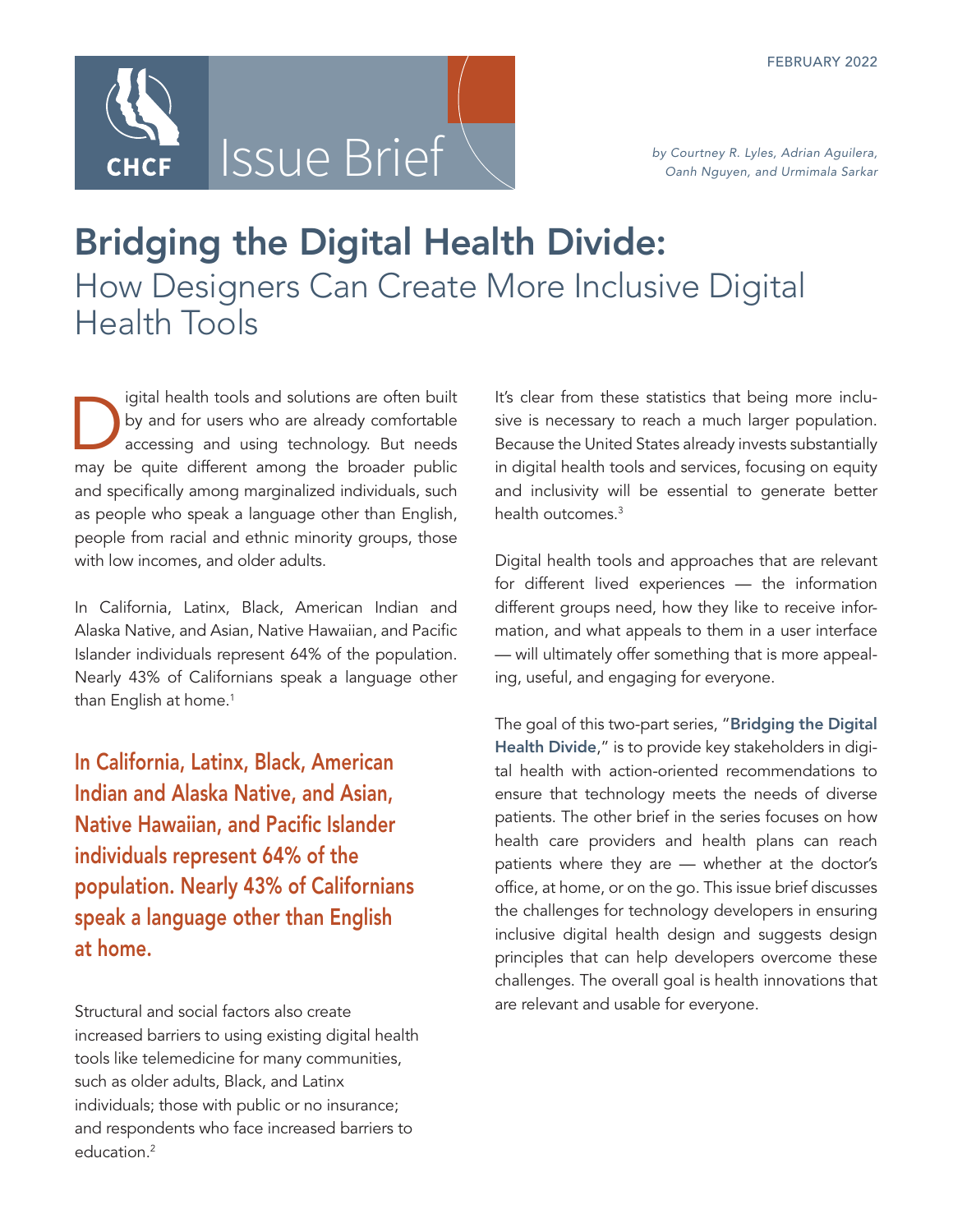# Principles of Inclusive Design

Many developers already use practices like usercentered design to inform the creation of products and services. User-centered design actively involves the people who use online tools and services in their development to improve usability.4

However, mounting evidence suggests that these approaches do not always include a diverse array of people in the design process. Consequently, digital health solutions are less usable among groups that are socioeconomically disadvantaged and who face economic, racial, and language barriers in accessing health care. A lack of usability can widen the digital divide and fuel greater inequities.<sup>5</sup>

A foundational element of inclusive design is an inclusive team. Therefore, designers should recruit, hire, retain, and promote team members that share lived experiences, as well as language, with the communities they intend to serve. This is a critical area of improvement, as the current state of digital health development demonstrates underrepresentation of Black and Latinx individuals, as well as people from sexual/gender minority groups, people with disabilities, and those who have limited access to funding streams.6 Barriers to inclusion are even more pronounced among individuals with intersecting identities spanning multiple groups that are historically and presently marginalized, which can cascade into inequities embedded into the design of the digital health tool itself.<sup>7</sup>

Beyond starting with building and maintaining an inclusive team, designers should integrate practices such as universal design and community co-design into their existing user-centered design principles. Universal design ensures that technology can work for everyone without significant adaptation or specialized design, and explicitly calls for developing training and support strategies that wrap around a product or service. The principles of universal design include:

- $\blacktriangleright$  Equitable use. A technology performs similarly well across a wide spectrum of users. For example, special attention should be paid to the data used (or not used) to develop algorithms, such as those used in clinical decision support, to avoid encoding bias into technology.8 Technology also should be accessible to those with disabilities and functional impairments. Products should be designed so that they can be used with screen readers for people with visual impairments, as one example.
- $\blacktriangleright$  Flexibility in use. The product enables users to select their preferred format, such as receiving information via audio narration instead of written text or in a preferred language other than English.
- $\triangleright$  Simple and intuitive. The design is easy to understand regardless of a user's experience, knowledge, and current concentration level. This principle entails designing technology to provide necessary information while involving the lowest "cognitive load."
- $\blacktriangleright$  Perceptible information. The technology is usable in a wide range of environments, such as varying levels of ambient noise, lighting, and motion.
- $\triangleright$  Tolerance for error. Accidental user actions are efficiently remedied. For example, a pop-up can ask users to confirm the information that they have entered.
- > Low physical effort. Technology requires less dexterity so that individuals with a wide range of physical abilities can use it.
- $\triangleright$  Size and space for approach and use. Designers provide appropriate size and space for use regardless of a user's body size, posture, or mobility. An example of this is a wearable watch with an adjustable or customizable wristband.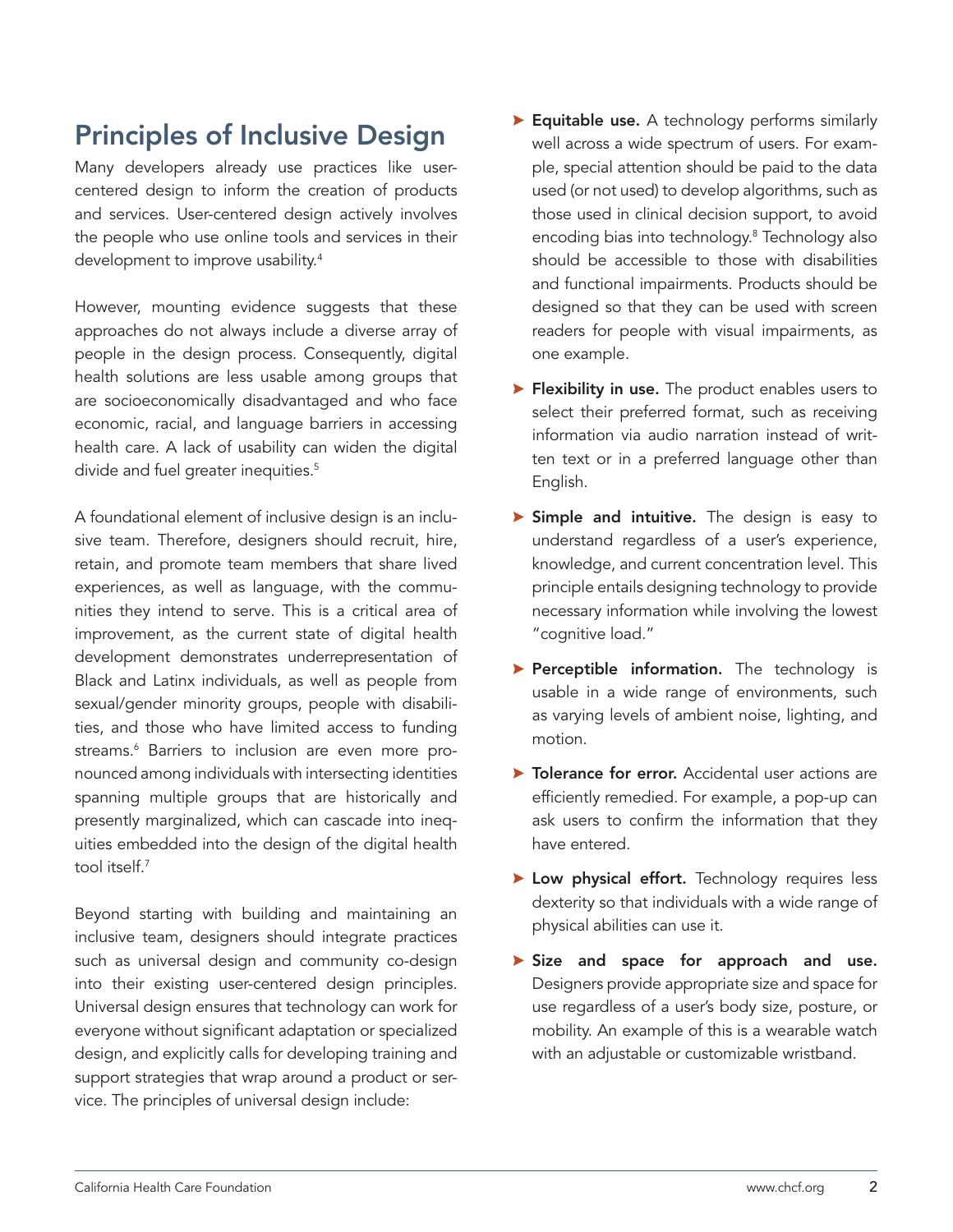The Center for Universal Design at North Carolina State University developed these principles and offers examples,<sup>9</sup> and the National Institute of Standards and Technology generates reports and recommendations about how these design standards can be employed, such as for online patient portals.<sup>10</sup>

In addition to using the principles of universal design, designers also should follow two core phases of community co-design: (1) community engagement and (2) end-user testing and iteration.<sup>11</sup> Community co-design intentionally involves people from the outset of the design process and across all stages of development, particularly those from underrepresented and marginalized groups, to ensure that technology aligns with their needs and preferences. This approach also can help designers anticipate and identify potential biases embedded in the technology.

- 1. Community engagement to set priorities and direction. This step requires a long-term view of partnerships and mutual collaboration, rather than transactional processes to design or iterate a single product. Long-standing relationships with consumer and patient advisory groups, as well as ongoing partnerships with community-based organizations, can help set the priorities and directions for digital health solutions. Innovators should be prepared to pay these partners for their time and expertise. Research demonstrates that co-design approaches help develop and implement solutions that are usable and valuable for individuals often excluded from the digital health design process, such as those facing literacy and economic barriers.12
- 2. End-user testing and iteration. In addition to setting priorities and direction, co-design applies to end-user testing and iteration. It is critical to be intentional and explicit about the diversity of stakeholders in this process, including those with different digital or literacy skills and knowledge; ages; genders; races, ethnicities, and cultures; income levels; and abilities. More specifically,

innovators should employ culturally relevant and inclusive methods to allow target populations to engage with digital health tools when conducting user testing.

# Translating Principles into Action

Related to these broad principles of universal design and co-design are three key considerations involved in bringing these principles to life in a product or service: (1) language access, (2) health literacy and readability, and (3) ease of use. When designers focus on these often-overlooked elements, they can unlock the potential for equitable design in health technology.

### Language Access

Technology holds high potential to meet the language needs of individuals in the US, where nearly one-infour households speak a language other than English at home.13 However, most patient-facing digital health apps are offered only in English.<sup>14</sup> Additionally, technologies such as patient portals offer limited options for languages other than English. For instance, it is common for a portion of patient portal website content to be translated into another language (often only the navigation elements), while excluding translation of other important content, such as medical record information.

Two practices can improve the language accessibility of digital health products and services:

<sup>A</sup> User engagement for linguistic and cultural relevance (transcreation). These methods require gathering knowledge from a local population through user-centered design methods that provide information about enhancing the understanding of a product or service's content and increasing its relevance to people's lives, inclusive of but beyond language translation alone. For example, a textmessaging service to manage diabetes and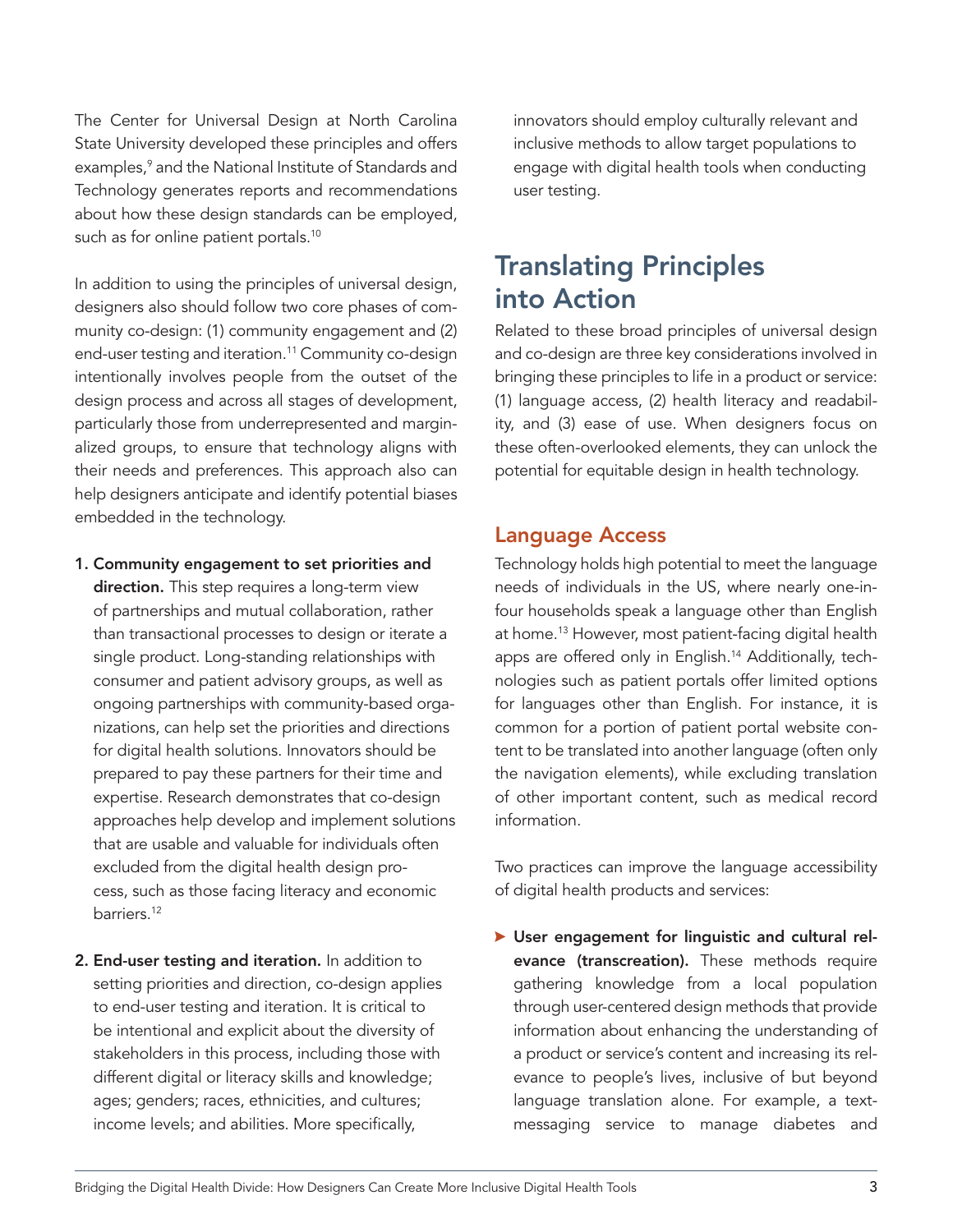depression engaged with Spanish-speaking users to learn how to best motivate them to get out and exercise with culturally relevant messages, regular reminders, and prompts to meet up with friends (see sidebar).15 While user engagement methods are more time- and resource-intensive, they are critically important to improve the inclusiveness of digital health tools and services.

 $\blacktriangleright$  Real-time translation. Technology that immediately translates languages can be seamlessly integrated into many existing applications. Innovators can use basic tools such as [DeepL](https://www.deepl.com/en/translator) or [Google Translate](https://translate.google.com/) to translate content into languages common among a target population. While this method is not as rich as full transcreation, it is a practical step that can immediately improve accessibility among people who speak a language other than English. Twostep processes of translated materials, such as English-to-Spanish translation followed by Spanishto-English back translation conducted by bilingual and bicultural staff or contractors, also can enhance accuracy of content translation.

#### Co-Creating Tools with the Community

Researchers at UCSF partnered with Omada Health to adapt its existing diabetes prevention program with the goal of improving usability among publicly insured patients served in a safety-net health care setting.16 The research team conducted focus groups with target patients to better understand their needs and preferences.

Overall, this design process resulted in changes, such as writing the curriculum at a less than sixthgrade reading level and recommending an enrollment process that provided ongoing technical assistance. For example, the following sentence was adapted from a ninth-grade to a fourth-grade reading level:

- > Ninth-grade level. "Listening to music while you walk, waiting to read a favorite magazine or watch a guilty-pleasure TV show until you're on the stationary bike, or inviting your funniest friend to join you can turn exercise into something to look forward to."
- $\triangleright$  Fourth-grade level. "Listen to your favorite music while you walk or invite a friend to join you. This can make exercise something to look forward to."

As a second example, a research team at UC Berkeley and UCSF investigated the effect of text messaging on physical activity among Englishand Spanish-speaking patients with diabetes and depression in a project called DIAMANTE. To assess the relevance and understanding of text message content, the research team hired bicultural and bilingual team members with shared lived experiences of the target community for the program.

This process helped the research team better understand the barriers to participate, such as the difficulty in accessing mobile apps and the need to address both social and medical needs within the content in both languages.17 The design process resulted in improvements that addressed existing barriers, such as developing an onboarding protocol that assessed a patient's digital literacy skills and addressing chronic pain as it relates to physical activity. This resulted in a patient-centered approach that engaged more diverse participants.<sup>18</sup>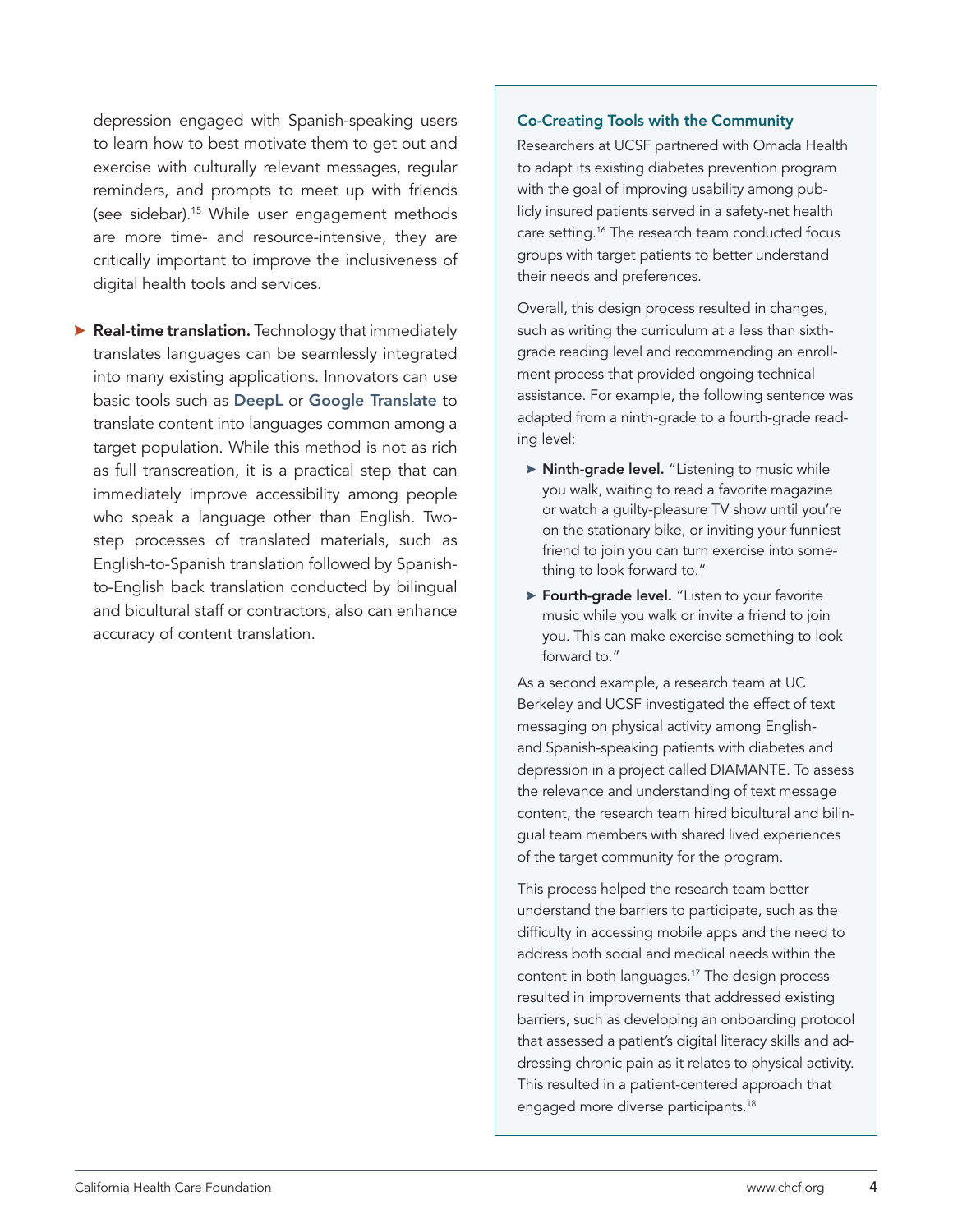### Health Literacy and Readability

Health literacy involves strategies that enable individuals to find, understand, and use health information and services to inform their decisions and actions.<sup>19</sup> Barriers to health literacy can span all forms of communication, not just written text. Equitable digital health design requires attention to literacy-appropriate communication. Fortunately, a wealth of evidence-based best practices for literacy-appropriate communication are highly applicable to digital health design.

- <sup>A</sup> Health literacy. The *Health Literacy IT Guide* of the Agency for Healthcare Research and Quality (AHRQ) provides detailed information and a checklist to achieve the four domains for literacy-appropriate digital communication (see box):<sup>20</sup>
	- $\blacktriangleright$  Use plain and clear language, with short words and sentences, active voice, and little jargon.
	- Include relevant content. Developers should assume little to no background knowledge to ensure all users receive the information that they need to successfully engage. Developers also should be cognizant that too much information can be a barrier to comprehension. Finally, it is important to use illustrations to clarify text and use numbers and percentages in ways that do not require calculation or mathematical understanding (e.g., saying "one in five" instead of "20%").
	- $\blacktriangleright$  Ensure the format is conducive to comprehension. This is particularly critical to digital formats. Adequate white space, a large and familiar font, short line lengths, and bullets and groupings of similar information are among the formatting recommendations to support individuals with limited literacy.
	- $\blacktriangleright$  Ensure the content appeals to users of different races, ethnicities, genders, and other backgrounds. Images of humans should include varying skin tones and genders and be respectful. Translation to non-English languages should be validated with native speakers not only for accuracy but also for sensitivity and appropriateness.

### Improving Health Literacy of Digital Solutions

The illustration below provides an example of a Daily Glucose Log app with design features that follow the Agency for Healthcare Research and Quality's guidelines for health literacy. It uses plain language, only includes relevant content, uses a format conducive to comprehension, and includes images of varying skin tones.



Source: *Accessible Health Information Technology (IT) for Populations with Limited Literacy: A Guide for Developers and Purchasers of Health IT*, AHRQ, 2007.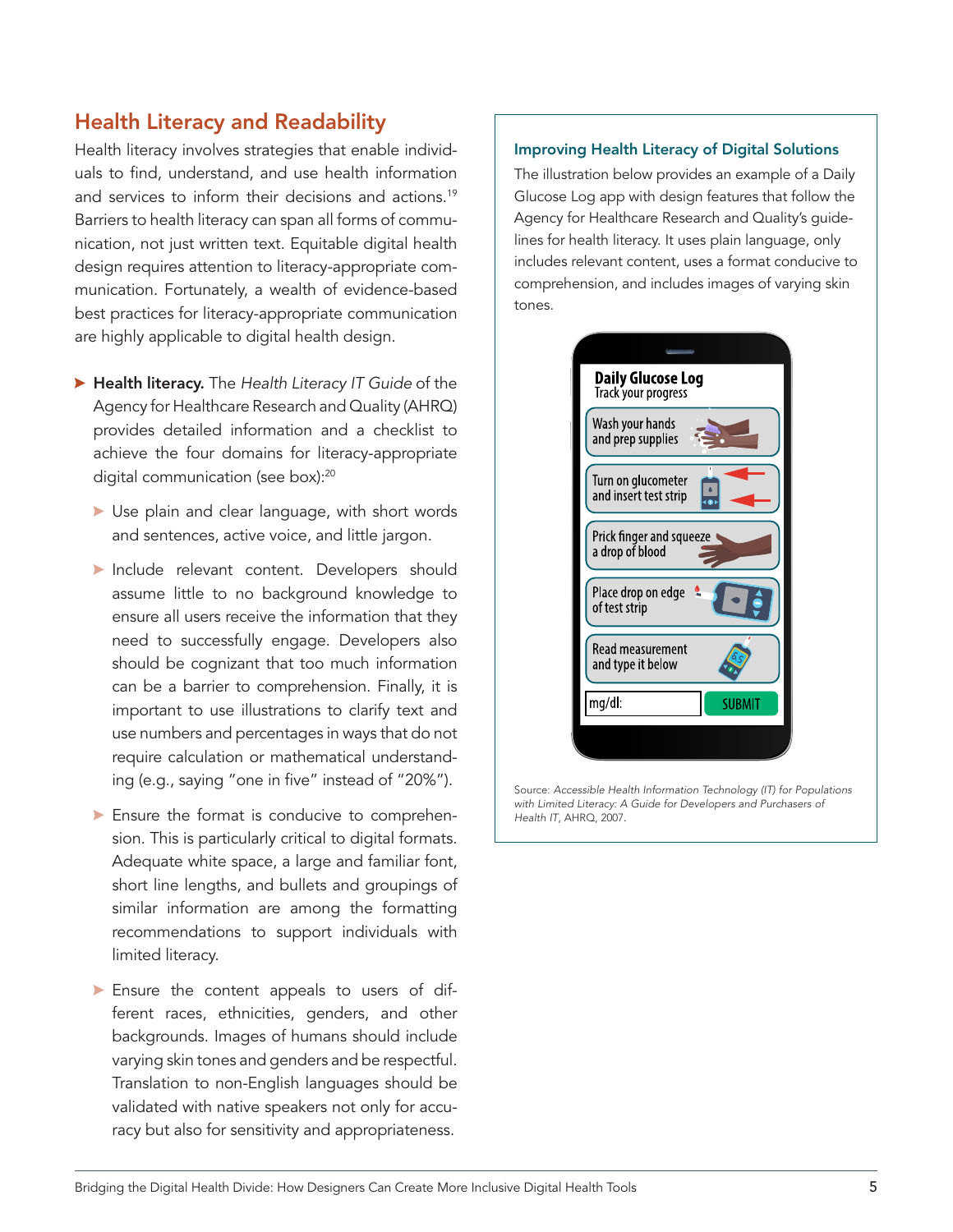**A Readability.** Research conducted by AHRQ demonstrates that digital communication should be written at a sixth-grade reading level or lower.<sup>21</sup> Programs like Microsoft Word offer tools to assess readability. Testing content with diverse groups of users also can ensure that materials are literacy-appropriate (see box). The community-organized design consultancy Content Design London provides a useful [readability](https://readabilityguidelines.co.uk/readability-checklist/)  [checklist](https://readabilityguidelines.co.uk/readability-checklist/) that innovators can use to implement these and other recommendations.<sup>22</sup>

### Ease of Use

Digital health solutions also must be easily navigable, especially for users with differing levels of digital expertise.23 Basic — and the most essential — features should be accessible by the widest range of users. Existing resources for improving the ease of use of digital solutions include the US government's d[igital.gov](https://digital.gov/)  [website](https://digital.gov/) and the [Bureau of Internet Accessibility](https://www.boia.org/digital-accessibility-resources).<sup>24</sup> These resources provide designers with guidelines and checklists to ensure their products and services are easy for everyone to use.

#### Making a Medication Schedule Easier to Use

Researchers adapted traditional written prescription labels and instructions to a universal medication schedule to make them appropriate to lower levels of literacy. As illustrated below, several elements of a patient-centered label make it more comprehensible to those with limited health literacy.



The instructions are worded more simply, there are pictorial representations of information to support comprehension, there is more white space, and the font size is larger. These evidence-based strategies have been shown to improve medication comprehension and adherence in randomized controlled trials.

Sources: William H Shrank, Ruth Parker, Terry Davis et al. 2010, "[Rationale and Design of a Randomized Trial to Evaluate an Evidence-Based](https://pubmed.ncbi.nlm.nih.gov/20647058/)  [Prescription Drug Label on Actual Medication Use](https://pubmed.ncbi.nlm.nih.gov/20647058/)." *Contemp Clin Trials* 31 (6): 564-71; and Michael S Wolf, Terry C Davis, Laura M Curtis et al. 2016. "A Patient-Centered Prescription Drug Label to Promote Appropriate Medication Use and Adherence." *J Gen Intern Med* 31 (12): 1482–1489.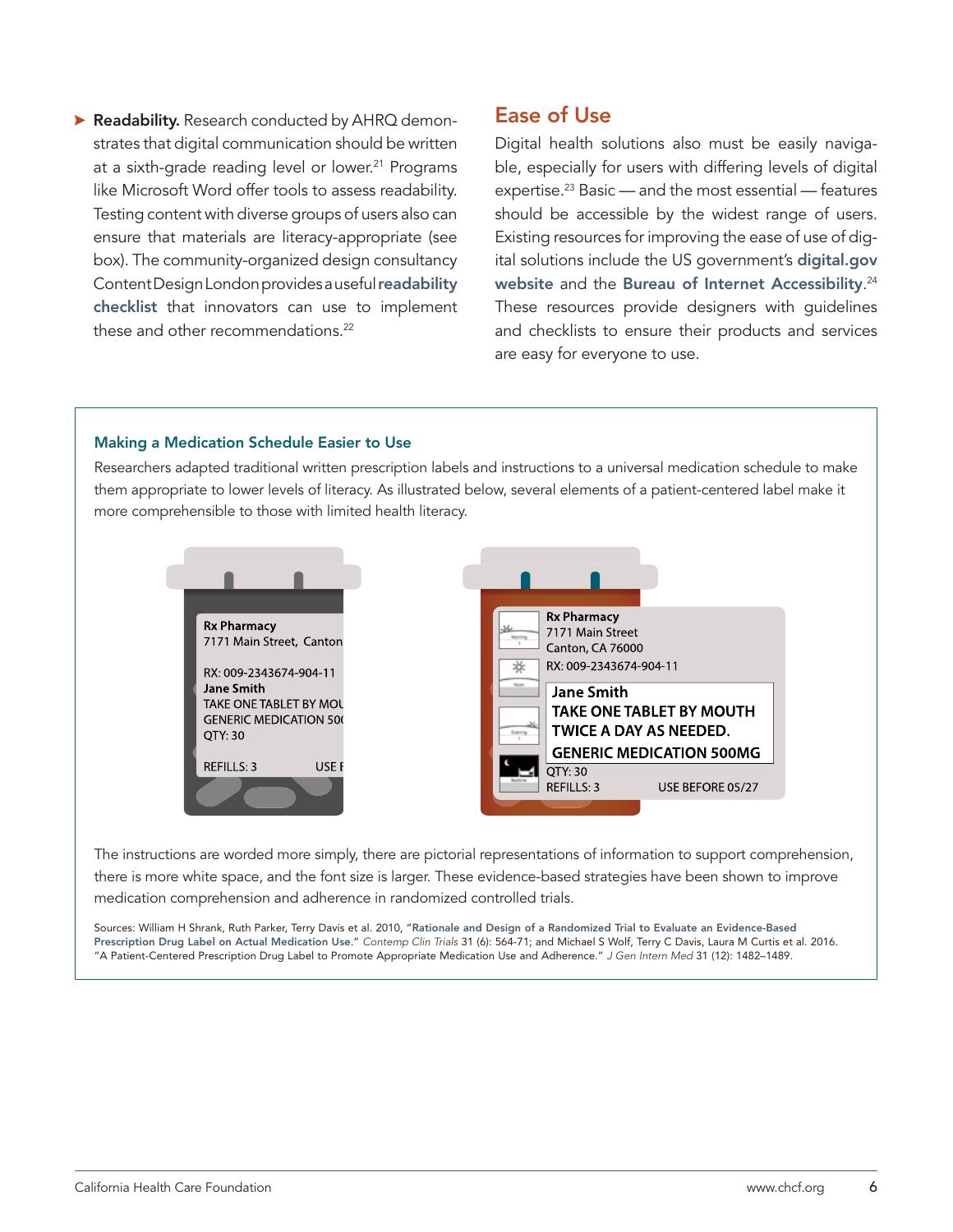As key examples, products and services should be easy to use in the following contexts:

- $\blacktriangleright$  Across a range of devices. This involves developing and testing the tools across different environments, such as desktop and laptop computers, tablets, mobile devices, and kiosks, as well as using various screen sizes and internet connection speeds.
- $\blacktriangleright$  Among people who do not have extensive digital expertise. Many of the strategies that make technology more usable and accessible for older adults can be applied to make technology more usable and accessible for everyone. Strategies proven to help seniors access websites and apps include:<sup>25</sup>
	- $\blacktriangleright$  Large displays and the removal of unnecessary interactive elements, such as dropdown menus and links that are difficult to click on or tap.
	- $\blacktriangleright$  Elimination of scrolling so that users can see all of the relevant text on a single screen.
	- $\blacktriangleright$  Guideposts for needed actions, such as clear buttons to signal how to navigate to additional content and numbered pages to show how many steps to expect.
	- $\blacktriangleright$  Maximum flexibility for inputting information, such as removing data entry requirements like hyphens or parentheses within phone numbers.
	- $\blacktriangleright$  Helpful error messages that do not contain technical language.
	- $\blacktriangleright$  Ease of disabling unwanted features, such as ad pop-ups.

## Conclusion

It is vital that everyone involved in developing and designing digital health innovations consider the foundational principles of inclusive digital health design covered in this issue brief. These elements should be incorporated during all phases of technology creation to ensure that digital health innovations are relevant and usable for everyone, including marginalized groups who face barriers accessing health care.

### About the Authors

Courtney R. Lyles, PhD, is a health services researcher and associate professor in the UCSF Department of Medicine as well as in the Department of Epidemiology and Biostatistics. Adrian Aguilera, PhD, is an associate professor in the School of Social Welfare at UC Berkeley and the Department of Psychiatry and Behavioral Sciences at UCSF. He directs the Digital Health Equity and Access Lab (dHEAL). Oanh Nguyen, MD, MAS, is an assistant professor in the UCSF Department of Medicine and hospital medicine physician at San Francisco General Hospital. Urmimala Sarkar, MD, MPH, is a professor in the UCSF Department of Medicine and a primary care physician at Zuckerberg San Francisco General Hospital's Richard H. Fine People's Clinic. Drs. Lyles and Sarkar cofounded UCSF S.O.L.V.E. Health Tech, an academic program that partners with digital health companies to adapt technology for marginalized and minoritized patients and the settings that serve them.

Acknowledgments. The authors would like to thank Marika Dy and Sarah Lisker for their support with this issue brief.

### About the Foundation

The California Health Care Foundation is dedicated to advancing meaningful, measurable improvements in the way the health care delivery system provides care to the people of California, particularly those with low incomes and those whose needs are not well served by the status quo. We work to ensure that people have access to the care they need, when they need it, at a price they can afford.

CHCF informs policymakers and industry leaders, invests in ideas and innovations, and connects with changemakers to create a more responsive, patientcentered health care system.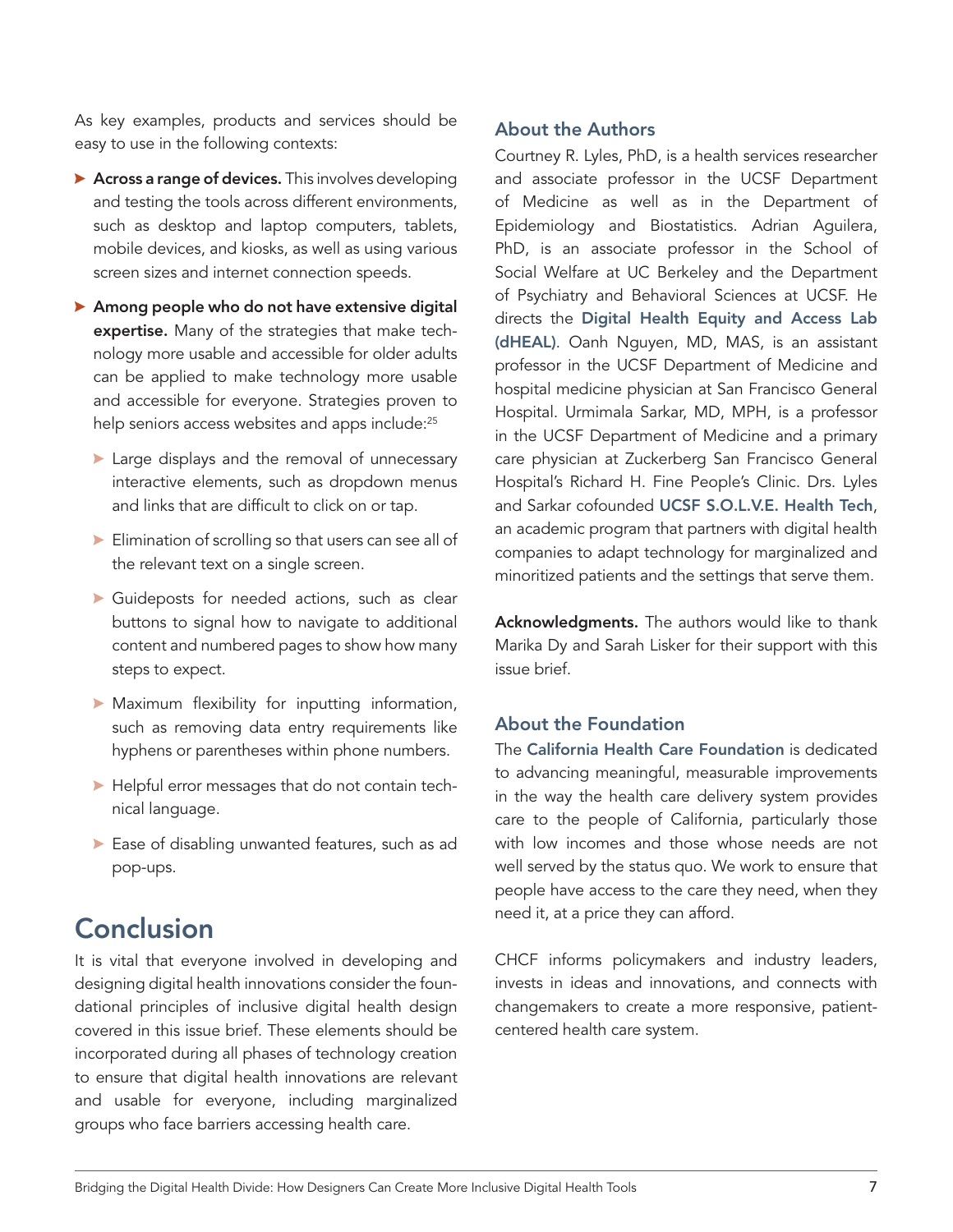### ADDITIONAL RESOURCES

The following resources were developed by companies, government entities, academia, nonprofits, foundations, and community groups to provide further guidance on inclusive design and accessibility for diverse communities.

### Design Standards and Guidelines

- $\blacktriangleright$  Xcertia: *[mHealth App Guidelines](https://www.himss.org/sites/hde/files/media/file/2020/04/17/xcertia-guidelines-2019-final.pdf)* (PDF)
- **> Deloitte: Digital Health Tools for Mobile** [Devices Can Help Advance Equity…](https://www2.deloitte.com/us/en/blog/health-care-blog/2021/digital-health-tools-for-mobile-devices-can-help-to-advance-equi.html) [If Designed Right](https://www2.deloitte.com/us/en/blog/health-care-blog/2021/digital-health-tools-for-mobile-devices-can-help-to-advance-equi.html)
- US Food and Drug Administration: Applying [Human Factors and Usability Engineering to](https://www.fda.gov/regulatory-information/search-fda-guidance-documents/applying-human-factors-and-usability-engineering-medical-devices)  [Medical Devices](https://www.fda.gov/regulatory-information/search-fda-guidance-documents/applying-human-factors-and-usability-engineering-medical-devices)
- ▶ Agency for Healthcare Research and Quality: [Accessible Health Information Technology for](https://digital.ahrq.gov/sites/default/files/docs/page/literacy_guide.html)  [Populations with Limited Literacy: A Guide](https://digital.ahrq.gov/sites/default/files/docs/page/literacy_guide.html)  [for Developers and Purchasers of Health IT](https://digital.ahrq.gov/sites/default/files/docs/page/literacy_guide.html)
- The Commonwealth Fund: Developing a [Framework for Evaluating the Patient](https://www.commonwealthfund.org/publications/issue-briefs/2016/feb/developing-framework-evaluating-patient-engagement-quality-and)  [Engagement, Quality, and Safety of Mobile](https://www.commonwealthfund.org/publications/issue-briefs/2016/feb/developing-framework-evaluating-patient-engagement-quality-and)  [Health Applications](https://www.commonwealthfund.org/publications/issue-briefs/2016/feb/developing-framework-evaluating-patient-engagement-quality-and)
- $\blacktriangleright$  National Academy of Medicine: Health Literacy [Insights for Health Crises](https://nam.edu/health-literacy-insights-for-health-crises/)
- **> Mark Wilson: [Ten New Rules of Design](https://www.fastcompany.com/90563364/10-new-rules-of-design?partner=rss&utm_source=twitter.com&utm_medium=social&utm_campaign=rss+fastcompany&utm_content=rss)**
- ▶ UX Collective: Frameworks for Measuring [Product Inclusion and Product Equity](https://uxdesign.cc/frameworks-for-measuring-product-inclusion-and-product-equity-88d52d6fa39f)
- \$ Anjana E. Sharma et al., *Journal of Community Health*: [Patient Engagement in Community](https://pubmed.ncbi.nlm.nih.gov/29777334/)  [Health Center Leadership: How Does it](https://pubmed.ncbi.nlm.nih.gov/29777334/)  [Happen?](https://pubmed.ncbi.nlm.nih.gov/29777334/)

### Guidebooks, Protocols, and Other Insights About Inclusive Design

- **> Usability.gov: [User-Centered Design Basics](https://www.usability.gov/what-and-why/user-centered-design.html)**
- \$ Felix Chang, *Harvard Business Review*: [To Build More-Inclusive Technology, Change](https://hbr.org/2020/10/to-build-more-inclusive-technology-change-your-design-process)  [Your Design Process](https://hbr.org/2020/10/to-build-more-inclusive-technology-change-your-design-process)
- ▶ Reboot: Everyone Is Biased: How Reboot [Builds Bias Checks into Design Research](https://www.reboot.org/2017/05/10/everyone-biased-reboot-builds-bias-checks-design-research/)
- $\blacktriangleright$  Liberty, Life, and the Pursuit of Health Collective: [Health Equity Toolkit](https://toolkit.lifelibertyhealth.us/)
- Greater Good Studio with Lesley-Ann Noel, Sadie Red Wing, Jennifer Rittner, and moderated by George Aye: [Decentering Whiteness](https://vimeo.com/showcase/7637393/video/466418965)  [in Design webinar](https://vimeo.com/showcase/7637393/video/466418965)
- ▶ Good Things Foundation Digital Health Lab: *[How to Co-Design Digital Inclusion in](https://drive.google.com/file/d/1ExQgLEiWk_E-y92cUZ82hlrR1Qv7mgf2/view)  [Health](https://drive.google.com/file/d/1ExQgLEiWk_E-y92cUZ82hlrR1Qv7mgf2/view)* (PDF)
- ▶ Center for Care Innovations: The Innovator's [Guidebook](https://www.careinnovations.org/resources/innovators-guidebook/)
- **> IDEO.org: Field Guide to Human-Centered [Design](https://www.designkit.org/resources/1)**
- $\triangleright$  Microsoft: *[In Pursuit of Inclusive AI](https://www.microsoft.com/design/assets/inclusive/InclusiveDesign_InclusiveAI.pdf)* (PDF)
- **> Microsoft: Inclusive Design Toolkit and Toolkit** [Activities](https://download.microsoft.com/download/b/0/d/b0d4bf87-09ce-4417-8f28-d60703d672ed/inclusive_toolkit_manual_final.pdf) (PDF)

### Archives/Wikis

**> [Community-Led Design Wiki](https://www.notion.so/Community-led-design-wiki-e0b8daf851fc4ce68bdb19e6a9c27aef)**